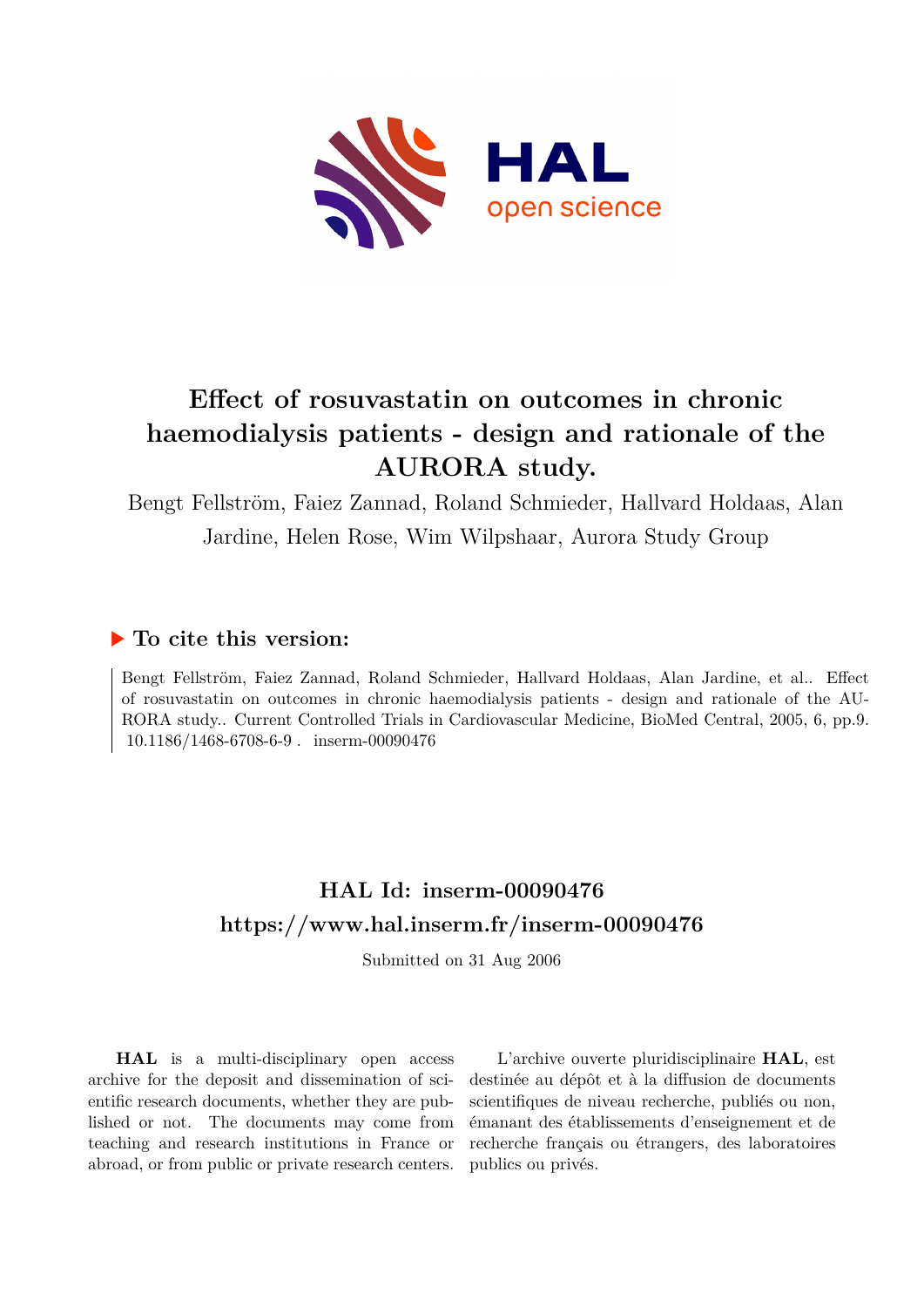## Research [Open Access](http://www.biomedcentral.com/info/about/charter/) **Effect of rosuvastatin on outcomes in chronic haemodialysis patients – design and rationale of the AURORA study**

Bengt Fellström<sup>\*1</sup>, Faiez Zannad<sup>2</sup>, Roland Schmieder<sup>3</sup>, Hallvard Holdaas<sup>4</sup>, Alan Jardine<sup>5</sup>, Helen Rose<sup>6</sup>, Wim Wilpshaar<sup>7</sup> and the AURORA Study Group

Address: <sup>1</sup>Department of Medical Science, Renal Unit, University Hospital, Uppsala, Sweden, <sup>2</sup>Clinical Investigation Center INSERM (CIC), Hôpital Jeanne d'Arc, Toul, France, <sup>3</sup>Med Klinik IV, Univ.-Klinik Erlangen-Nürnberg, Germany, <sup>4</sup>Department of Nephrology, Rikshospitalet, Oslo, Norway, <sup>5</sup>Department of Medicine and Therapeutics, Western Infirmary Hospital, Glasgow, United Kingdom, <sup>6</sup>AstraZeneca, Macclesfield, United Kingdom and <sup>7</sup>AstraZeneca, Macclesfield, United Kingdom

Email: Bengt Fellström\* - bengt.fellstrom@medsci.uu.se; Faiez Zannad - cic@chu-nancy.fr; Roland Schmieder - roland.schmieder@rzmail.unierlangen.de; Hallvard Holdaas - hallvard.holdaas@rikshopitalet.no; Alan Jardine - a.g.jardine@clinmed.gla.ac.uk; Helen Rose - helen.rose@astrazeneca.com; Wim Wilpshaar - wim.wilpshaar@astrazeneca.com

\* Corresponding author

Published: 23 May 2005

*Current Controlled Trials in Cardiovascular Medicine* 2005, **6**:9 doi:10.1186/ 1468-6708-6-9

[This article is available from: http://cvm.controlled-trials.com/content/6/1/9](http://cvm.controlled-trials.com/content/6/1/9)

© 2005 Fellström et al; licensee BioMed Central Ltd.

This is an Open Access article distributed under the terms of the Creative Commons Attribution License [\(http://creativecommons.org/licenses/by/2.0\)](http://creativecommons.org/licenses/by/2.0), which permits unrestricted use, distribution, and reproduction in any medium, provided the original work is properly cited.

#### **Abstract**

**Background:** Patients with end-stage renal disease (ESRD) are at high risk of cardiovascular events. Multiple risk factors for atherosclerosis are present in ESRD and may contribute to the increased risk of cardiovascular mortality in this population. In contrast to patients with normal renal function, the benefits of modifying lipid levels on cardiovascular outcomes in patients with ESRD on haemodialysis have yet to be confirmed in large prospective randomised trials. A study to evaluate the Use of Rosuvastatin in subjects On Regular haemodialysis: an Assessment of survival and cardiovascular events (AURORA) will be the first large-scale international trial to assess the effects of statin therapy on cardiovascular morbidity and mortality in ESRD patients on chronic haemodialysis.

**Methods:** More than 2,750 ESRD patients who have been receiving chronic haemodialysis treatment for at least 3 months have been randomised (1:1), irrespective of baseline lipid levels, to treatment with rosuvastatin 10 mg or placebo. The primary study endpoint is the time to a major cardiovascular event (first occurrence of cardiovascular death, non-fatal myocardial infarction or non-fatal stroke). Secondary endpoints include all-cause mortality, major cardiovascular event-free survival time, time to cardiovascular death, time to non-cardiovascular death, cardiovascular interventions, tolerability of treatment and health economic costs per life-year saved. Study medication will be given until 620 subjects have experienced a major cardiovascular event.

**Conclusion:** Our hypothesis is that results from AURORA will establish the clinical efficacy and tolerability of rosuvastatin in patients with ESRD receiving chronic haemodialysis and guide the optimal management of this expanding population.

Received: 04 April 2005 Accepted: 23 May 2005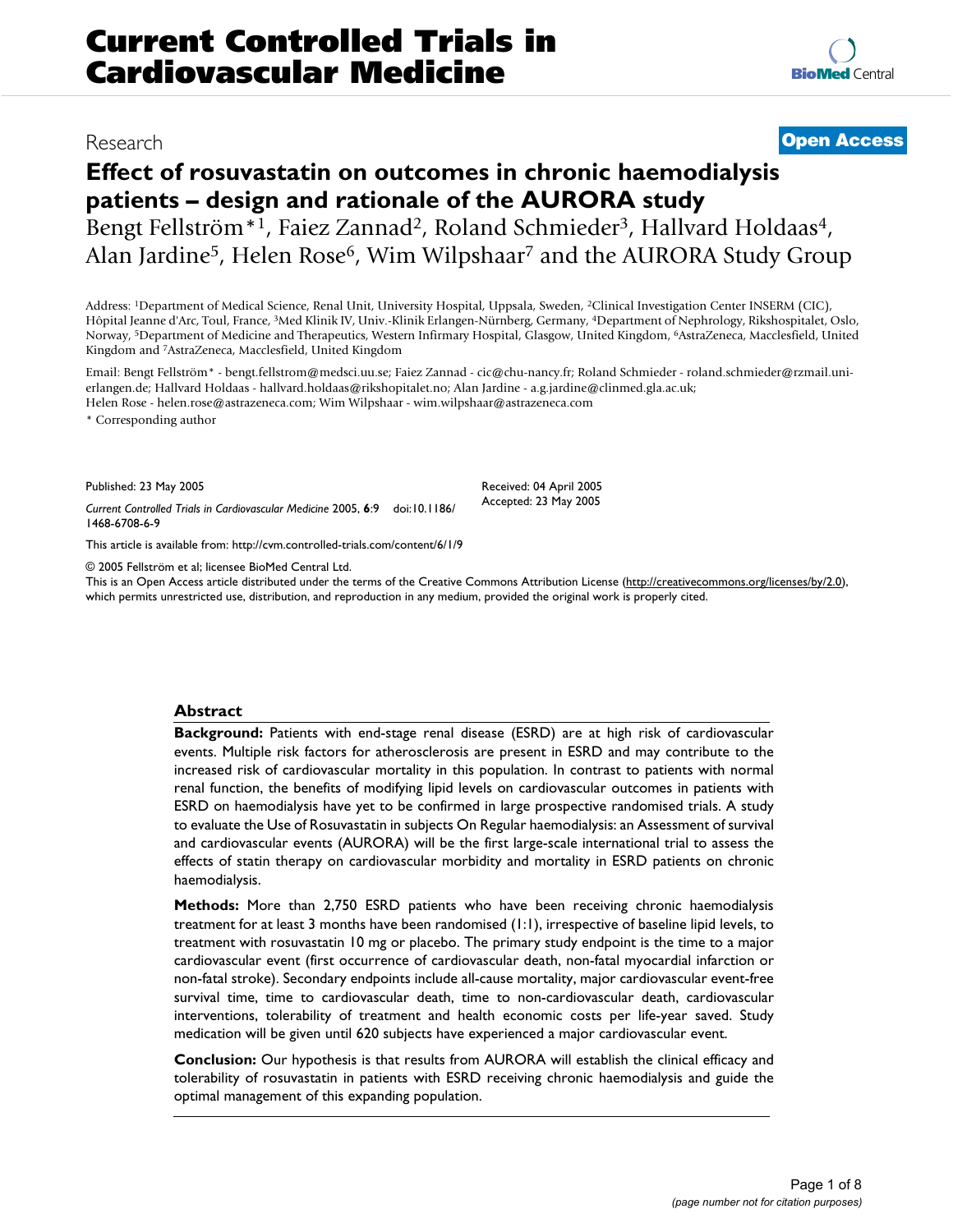#### **Background**

Patients with end-stage renal disease (ESRD) undergoing haemodialysis have substantially higher cardiovascular disease mortality rates than the general population [1-5]. Accelerated atherosclerosis has been observed in haemodialysis patients [6] and may contribute to this increased cardiovascular event rate. Treatment of ESRD and its cardiovascular consequences places a large burden upon healthcare providers, and the cost and prevalence are expected to increase greatly over the next decade [5]. Therefore, controlling risk factors for atherosclerosis may play an important role in preventing cardiovascular events in these individuals.

Hydroxy-methylglutaryl-coenzyme A (HMG-CoA) reductase inhibitors (statins) have been demonstrated to reduce coronary heart disease morbidity and mortality in several landmark trials [7-14]. The reductions in cardiovascular events also occur in patients with average to lower than average baseline low-density lipoprotein cholesterol (LDL-C) levels [12,14] and the benefits of statin therapy can be independent of lipid lowering [15]. Most haemodialysis patients do not have elevated cholesterol (total and LDL-C) [16,17], and the highest mortality risk is often in patients with very low cholesterol levels [18]. Other chronic diseases and malnutrition may act to lower blood cholesterol and independently increase the risk of death, thereby contributing to the negative association between very low cholesterol and mortality observed in these patients [19,20]. Indeed, a recent prospective study suggests that levels of total cholesterol (TC) may be associated with mortality in haemodialysis patients without evidence of inflammation and malnutrition [20]. Haemodialysis patients have other lipid abnormalities such as lower levels of high-density lipoprotein cholesterol (HDL-C) and elevated intermediate-density lipoprotein (IDL) and triglycerides [16,17].

Although the efficacy of statins is well established in conditions associated with increased cardiovascular risk, dialysis patients have generally been excluded from statin outcome trials because of their related co-morbidities and as a result of pharmacokinetic and safety issues. It is not appropriate to extrapolate evidence from patients with normal renal function to patients with ESRD on haemodialysis, and there is a need to investigate the benefit-risk profile of statins specifically in this population. Data from an observational study indicate that statin treatment may improve survival in patients with ESRD [21]. Mortality was 32% lower in patients with ESRD who received statin treatment compared with patients not receiving statins, a finding that is consistent with other large outcome statin trials [7,8,11]. However, observational studies do not establish a causal relationship and large-scale randomised studies are required [22]. The Die Deutsche Diabetes Dialyse Studie (4D study) investigated the effect of atorvastatin 20 mg or placebo on cardiovascular mortality, nonfatal myocardial infarction and stroke in 1,255 patients with type 2 diabetes who were on haemodialysis treatment for no more than 2 years [23]. Initial results presented at the annual meeting of the American Society of Nephrology indicate that the primary endpoint was reduced by 8% after 4 years' treatment with atorvastatin, but this was not significantly different from placebo [24]. Further large-scale long-term prospective, randomised studies are required to investigate the efficacy and safety of statins for reducing cardiovascular morbidity and mortality, specifically in ESRD patients on haemodialysis [22].

Rosuvastatin is the most efficacious of the available statins for lowering LDL-C levels, causing reductions of 47% at the initial starting dose of 10 mg [25]. In addition, rosuvastatin has benefits across the lipid profile, including increases in HDL-C, reductions in small dense LDL and triglyceride-rich lipoprotein particles [25,26], and has a safety profile consistent with other available statins [27]. These properties make it an ideal agent for a study investigating the benefits of statin treatment for the prevention of cardiovascular events in a population of patients at high risk of cardiovascular events. AURORA (A study to evaluate the Use of Rosuvastatin in subjects On Regular haemodialysis: an Assessment of survival and cardiovascular events) is the first large-scale international trial to assess the effects of a statin on cardiovascular morbidity and mortality in ESRD patients on chronic haemodialysis irrespective of baseline lipid levels.

### **Methods**

### *Study design*

AURORA is a double-blind, randomised, multicentre, phase IIIb, parallel-group study comparing the effects of rosuvastatin (10 mg once daily) with placebo on survival and cardiovascular events in ESRD patients on chronic haemodialysis.

More than 2,750 subjects from approximately 300 centres in Europe, Canada, Australia, Brazil, Mexico and South Korea have been randomised, irrespective of baseline lipid levels. During the recruitment period, patients were screened over 2 weeks for eligibility according to the major inclusion and exclusion criteria (Table [1\)](#page-3-0). Demographic data were collected on age, gender, race, medical history, physical examination (including height, weight, blood pressure and heart rate), smoking status, and method and duration of dialysis (Table 2). Patients were then randomised (1:1) into the two blinded treatment arms of the study, rosuvastatin 10 mg/day or placebo, and visits to assess safety and efficacy are scheduled to occur at 3 months, 6 months and every 6 months thereafter until the end of the study (Figure 1; Table 2).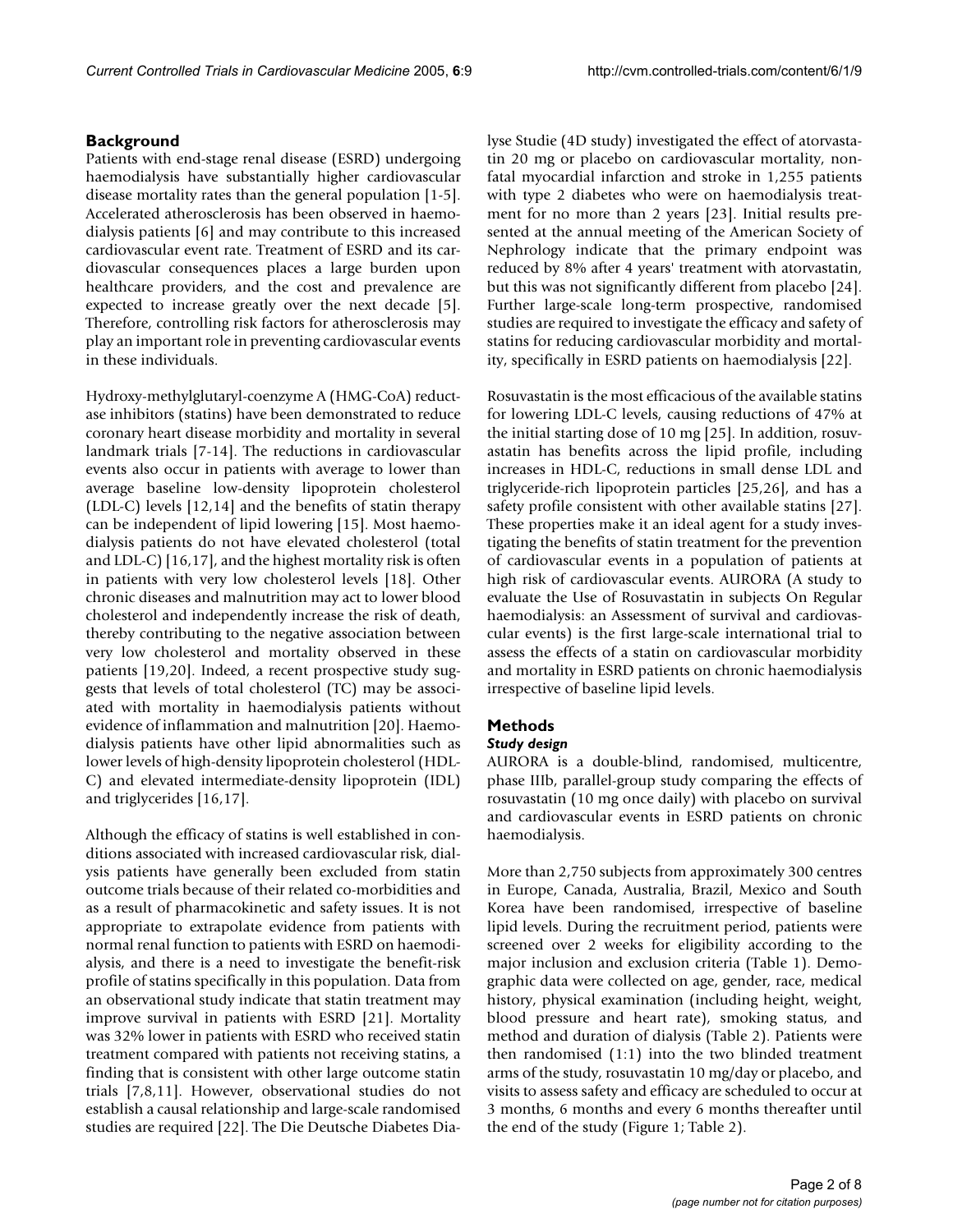#### <span id="page-3-0"></span>**Table 1: Major eligibility criteria**

#### **Inclusion**

Men and women aged 50–80 years End-stage renal failure and chronic haemodialysis for at least 3 months Provision of written informed consent

#### **Exclusion**

Underlying haematological, neoplastic, GI, metabolic (other than diabetes) or infectious condition expected to reduce survival to less than 1 year Patients likely to require a kidney transplant within 1 year Statin therapy within the previous 6 months History of serious reactions to statins Unexplained CK >3 times ULN Active liver disease (ALT >3 times ULN) Uncontrolled hypothyroidism A disallowed medication, such as another lipid-modifying agent or cyclosporin

**ALT:** Alanine transaminase, **CK:** Creatine kinase, **GI:** Gastrointestinal, **ULN:** Upper limit of normal



#### *Objectives and endpoints*

The primary objective of the AURORA study is to compare the effects of rosuvastatin with placebo on cardiovascular events. The primary endpoint is the time to a major cardiovascular event (cardiovascular death, fatal myocardial infarction or non-fatal stroke). An independent and blinded Clinical Endpoint Committee (see Appendix) will review all deaths, strokes and myocardial infarctions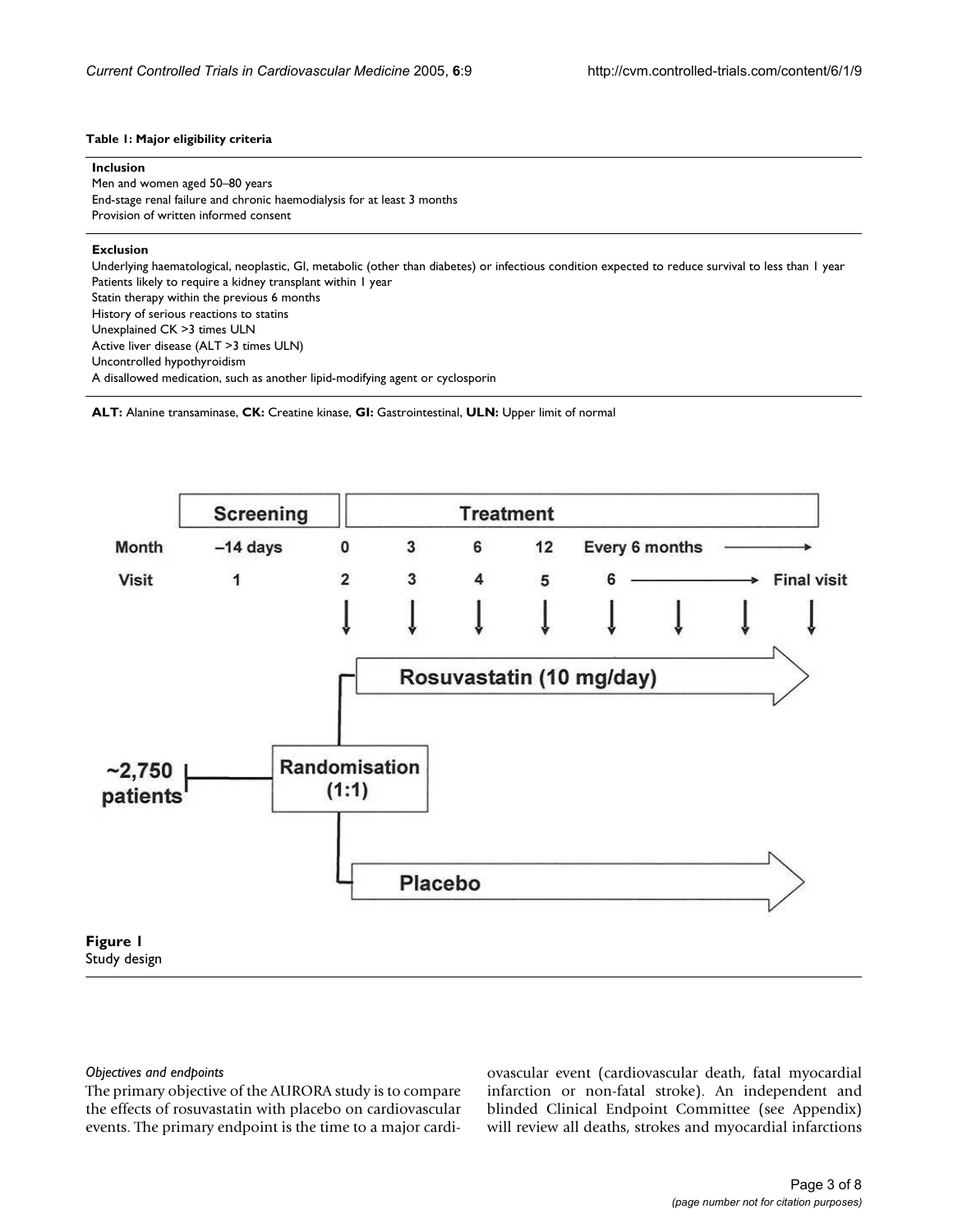using a predefined set of event definitions to ensure consistency of event diagnosis across all subjects throughout the study.

Secondary endpoints include all-cause mortality, cardiovascular event-free survival, cardiovascular death, noncardiovascular death, procedures as a result of stenosis or thrombosis of the vascular access for chronic haemodialysis (arteriovenous fistulas and grafts only), and coronary or peripheral revascularisations. Furthermore, the tolerability of rosuvastatin in ESRD patients undergoing regular chronic haemodialysis will be compared with placebo. The health economic impact of rosuvastatin treatment on the utilisation of resources and costs associated with the occurrence of a major cardiovascular event will also be assessed. Costs related to hospitalisations will be combined with survival analyses to enable the calculation of cost per life-year saved.

Tertiary objectives include assessing the efficacy of treatment at 3 and 12 months post-randomisation on highsensitivity C-reactive protein (hsCRP) and various fasting lipid parameters: TC, LDL-C, HDL-C, non-HDL-C, TC/ HDL-C, LDL-C/HDL-C, triglycerides, apolipoprotein B (Apo B), apolipoprotein AI (Apo AI), Apo B/Apo AI ratio, and oxidised LDL. Additionally, changes in TC, LDL-C, HDL-C, non-HDL-C, TC/HDL-C, LDL-C/HDL-C and triglycerides will be assessed after 24 months, 36 months (then yearly as required) and at the final visit. A central laboratory service (Quintiles Laboratories, Livingston, UK) certified for standardisation of lipid analyses by the Standardization Program of the Center for Disease Control and Prevention and the National Heart, Lung and Blood Institute will perform all laboratory testing of lipids and hsCRP. Additional laboratory work will be performed in subgroup studies analysing the predictive power of various other markers of cardiovascular risk.

Genetic research may also be performed on certain subjects at some study sites on an optional basis. DNA samples will be obtained for future research into the effects of genetic polymorphisms on the response to rosuvastatin and placebo. Susceptibility to, and prognosis of, cardiovascular disease and lipid disorders will also be studied.

### *Study population*

#### *Eligibility and treatment withdrawal*

Irrespective of baseline lipid levels, patients aged 50–80 years with ESRD who have been receiving chronic haemodialysis for at least 3 months were considered for inclusion in the study unless they fulfilled any of the exclusion criteria (key criteria detailed in Table [1](#page-3-0)). In addition, patients who undergo kidney transplant surgery will be withdrawn from study medication, but will continue to follow scheduled study assessments. Treatment will also

be discontinued if patients have creatine kinase >10 times upper limit of normal (ULN) accompanied by unexplained muscle pain or if myopathy is suspected or if the patient becomes pregnant. Other reasons that may lead to treatment discontinuation include: an adverse event or endpoint that in the opinion of the investigator warrants treatment withdrawal; alanine transaminase increase >3 times ULN on two occasions; other safety reasons as judged by the investigator; protocol non-compliance.

#### *Ethics*

The study protocol and patient consent form have been approved by an Independent Ethics Committee or Institutional Review Board, as appropriate. The study is being performed in accordance with the ethical principles that have their origin in the Declaration of Helsinki and are consistent with International Conference on Harmonisation/Good Clinical Practice. The investigator from each centre will ensure that subjects are given full and adequate oral and written information about the nature, purpose, risks and benefits of the study and that written consent is obtained. The conduct and progress of the study is reviewed by the Steering Committee and Executive Steering Committee (see Appendix). In addition, an independent Data and Safety Monitoring Board (DSMB) (see Appendix) is responsible for monitoring all safety aspects of the study. The DSMB will review and evaluate all serious adverse events and endpoints at least every 6 months using unblinded data and will then report to the Executive Steering Committee in a blinded manner. The DSMB will also be responsible for making recommendations to the Executive Steering Committee regarding modifying or stopping the study early.

### *Data analysis*

The efficacy endpoints will be analysed using the intentto-treat population, including all randomised subjects. For the time-to-event endpoints, Kaplan-Meier curves will be used to show the proportion of subjects without an endpoint. An unadjusted Cox Proportional Hazards model with treatment as the covariate will be used to analyse the endpoint. An additional Cox Proportional Hazards regression model [28] will also be constructed adjusting for known and potential risk factors as a secondary analysis and to test for interactions between risk factors and treatment. The number of coronary or peripheral revascularisations will also be summarised, but not formally analysed. For the tertiary endpoints, the percentage change from baseline for each parameter will be assessed for each time point by an analysis of covariance, with the baseline value as a covariate. An exploratory analysis will also be conducted to examine whether lipid values at 3, 12, 24, 36 months (yearly if required) and at the final visit are predictive of future cardiovascular events.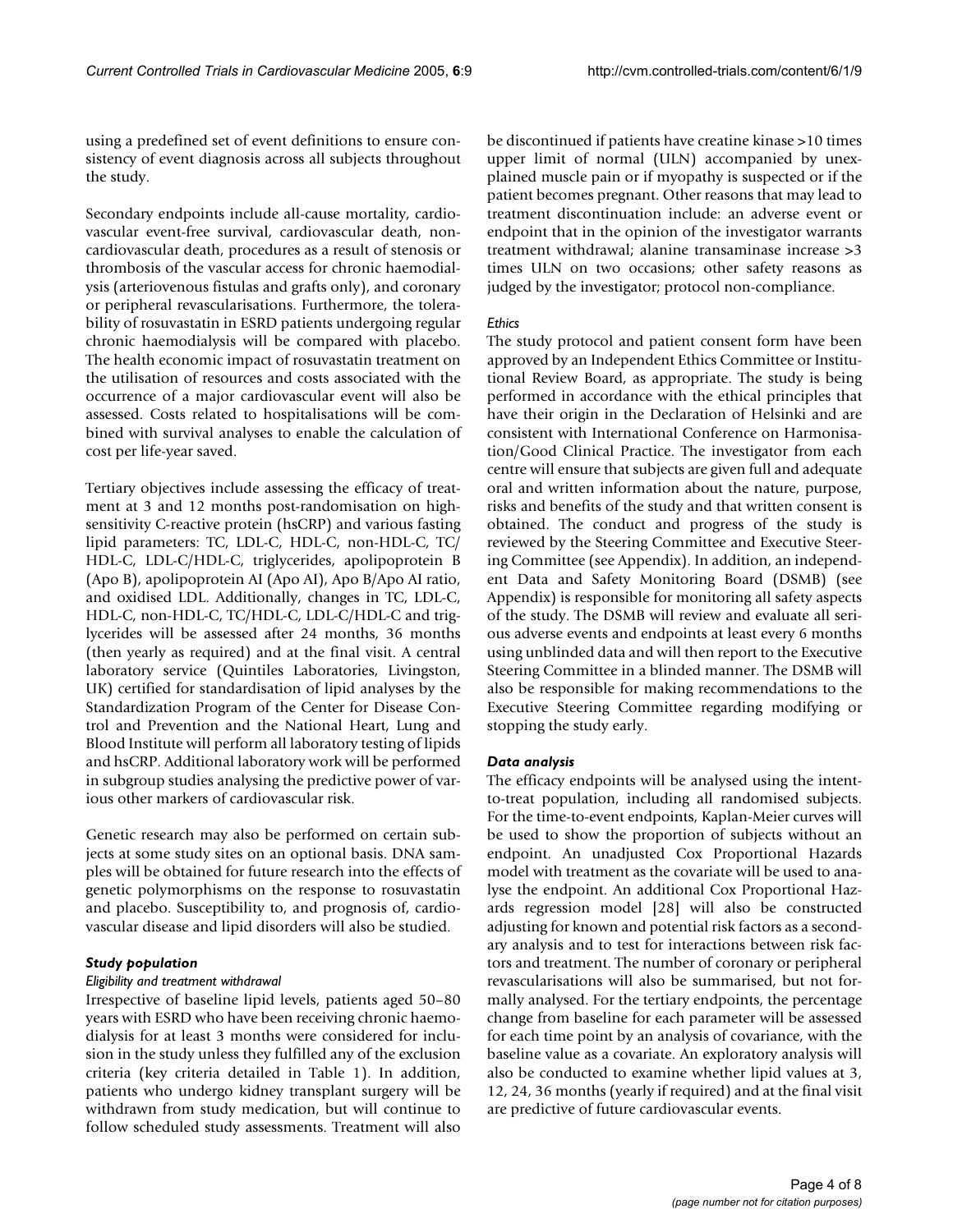The sample size was determined such that the study will be adequately powered for the analysis of the primary endpoint, time from randomisation to a major cardiovascular event. Based on previous studies, it is anticipated that the cardiovascular event rate in the placebo group will be 11% per year. The sample size has been calculated in order to be able to detect a 25% reduction in cardiovascular events rate per year at a two-sided significance level of 4.86%, with 90% power. The study will continue until 620 subjects have experienced a major cardiovascular event. This is expected to be approximately 3.9 years after initiation of the study, which began in January 2003. An interim efficacy analysis will be conducted by the DSMB when 310 subjects have experienced a major cardiovascular event. The purpose of the interim analysis is to investigate, at this time, the possibility of concluding a statistically significant difference between the treatments for time from randomisation to major cardiovascular event.

#### **Discussion**

Patients with ESRD have an increased risk of cardiovascular morbidity and mortality [2,4], and this contributes to the large burden this disease places upon healthcare providers [5]. A number of studies have indicated that patients on dialysis with very low TC levels have a higher rate of mortality [18,20]. Both small dense LDL and triglyceride-rich lipoproteins have been implicated in the development of cardiovascular disease [29-32] and are common in patients with ESRD and on haemodialysis [16,33-37]. Triglyceride-rich lipoproteins, in particular IDL, are prevalent and predictive of atherosclerosis in haemodialysis patients [17]. Thus, modifying lipid levels with a statin should have beneficial effects on cardiovascular outcomes in these patients. Large outcome studies also indicate that the positive effects of statins occur irrespective of baseline lipid levels [12,14]. While the efficacy of statins for altering the lipid profile has been studied previously in ESRD patients [38-42], their longterm benefits on cardiovascular outcomes in this population have not yet been examined and dialysis patients have generally been excluded from statin outcome trials.

Several studies examining outcome after statin treatment have recently been completed or are in progress in patients with related conditions. In a study in renal transplant patients, fluvastatin reduced the risk of cardiac death or non-fatal myocardial infarction by 35% compared with subjects receiving placebo (risk ratio 0.65 [95% confidence intervals  $0.48-0.88$ ; p = 0.005) [43]. Initial findings of the 4D study did not demonstrate a significant difference between atorvastatin 20 mg and placebo treatment; however, LDL-C levels were reduced during the study period [24]. Another study is ongoing; the Study of Heart And Renal Protection (SHARP) aims to assess the effects of simvastatin and the cholesterol-absorption inhibitor ezetimibe among patients with chronic kidney disease [18]. AURORA is the first international, prospective, randomised, double-blind, placebo-controlled study to assess whether statin therapy alone can reduce the incidence of coronary events in ESRD patients on chronic haemodialysis.

Most haemodialysis patients do not have elevated LDL-C and, in accordance with findings from the Heart Protection Study, the AURORA trial will randomise patients irrespective of their baseline lipid levels [12]. Patients on haemodialysis have lower levels of HDL-C and higher triglycerides compared with control subjects [16]. Accordingly, a statin with efficacy across the lipid profile would be appropriate to assess the benefits of treatment in ESRD patients. Rosuvastatin is the most efficacious statin reported for lowering LDL-C [44], and has benefits across the lipid profile. In a study of hypercholesterolaemic patients, rosuvastatin has been shown to increase HDL-C by 7.7–9.6% compared with 4.4–5.7% for atorvastatin and 5.2–6.0% for simvastatin across the 10–40 mg dose range [44]. In addition, rosuvastatin has been shown to substantially lower triglyceride-rich lipoproteins in both hypercholesterolaemic and hypertriglyceridaemic patients [45]. The effects of haemodialysis upon excretion of statins should also be considered. On the basis of pharmacokinetic, pharmacodynamic and safety data obtained from a pilot study, rosuvastatin 10 mg can be safely administered to patients with ESRD on chronic haemodialysis (data on file, AstraZeneca).

In addition to their ability to modify lipid levels, statins produce other effects that may benefit ESRD patients. Oxidative stress has been implicated in the pathogenesis of cardiovascular disease, and it is enhanced in patients with renal insufficiency [46,47]. Recently, statins have been reported to have anti-oxidant effects [48], which may be of benefit to these patients. Statins may also have additional non-lipid or pleiotropic effects, for example, improving endothelial function [15]. Endothelial dysfunction has been implicated in the development of cardiovascular disease and has been shown to be closely associated with the degree of renal insufficiency [49]. Preclinical experiments have shown that rosuvastatin can improve endothelial function [50], although this has yet to be verified in a clinical situation. Finally, left ventricular hypertrophy and heart failure can also develop in ESRD patients on haemodialysis [51]. Statin therapy has been reported to reduce left ventricular hypertrophy [52] and retrospective analyses indicate that these agents can also help to prevent heart failure [53]. These properties could provide an additional beneficial effect in ESRD patients.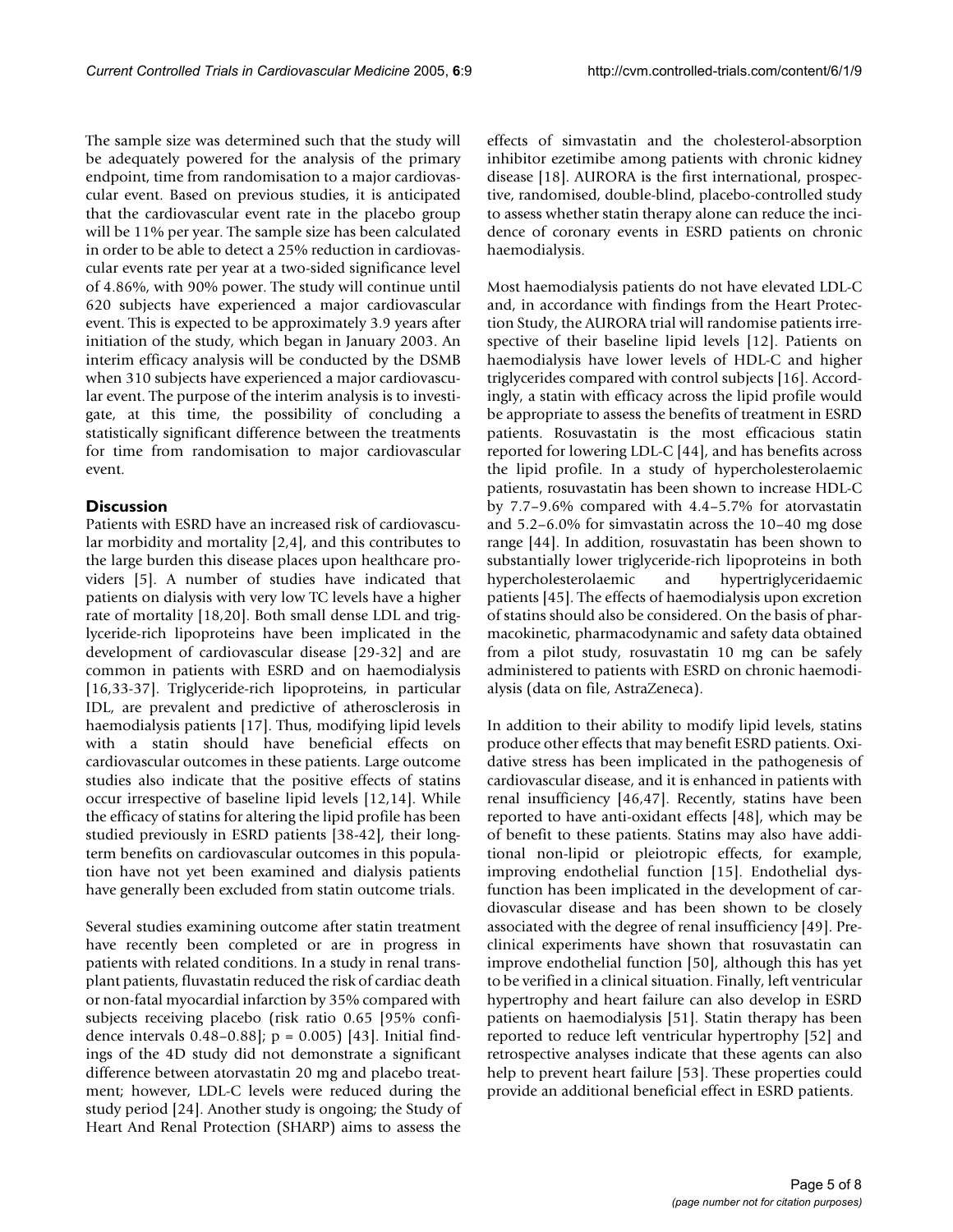The AURORA study should provide valuable information on the utility of statin treatment for the reduction of cardiovascular events in patients with ESRD. As an atherogenic lipid profile and endothelial dysfunction are often present in individuals with ESRD and contribute to the development of atherosclerosis, it is anticipated that rosuvastatin will improve cardiovascular outcomes in this patient population. Furthermore, it is hoped that AURORA will produce data on the cost effectiveness (cost due to hospitalisation and cost per year of life saved) and long-term safety of rosuvastatin treatment in ESRD patients receiving chronic haemodialysis. This study will also generate a large database of information from a welldocumented cohort, which may be valuable in the epidemiological evaluation of cardiovascular risk in patients with ESRD.

#### **Competing interests**

This study is sponsored by AstraZeneca. The authors also have affiliations with other pharmaceutical companies including Pfizer (AJ, BF, HH, RS, FZ), Bristol-Myers Squibb (AJ, HH, RS), Novartis (AJ, BF, HH, RS, FZ), Fujisawa (AJ, BF), Roche (AJ, BF, HH, RS), Merck (AJ, BF, HH, RS), Schering-Plough (BF, HH), Wyeth (AJ, BF), Glaxo-SmithKline (AJ, BF, HH), Servier (AJ), Actelion (AJ), Pharmalink (BF). These relate to personal or institutionalaffiliated receipt of income in the areas: Research grants, honoraria and Consultant fees presently or during the last five years. The authors WW and HR are employed by AstraZeneca.

#### **Authors' contributions**

Author BF is the Principal Investigator of the study and contributed to the concept and design of the study

Authors FZ, RS, HH, AJ and WW contributed to the design of the study

Author HR contributed to the planned statistical analyses of the study and sample size determination.

All authors read and approved the final manuscript.

### **Appendix**

#### *Executive Steering Committee*

Professor B Fellström (Principal Investigator; Uppsala, Sweden), Professor F Zannad (Toul, France), Professor R Schmieder (Erlangen, Germany), Dr H Holdaas (Olso, Norway), Dr A Jardine (Glasgow, UK).

#### *Steering Committee*

Executive Steering Committee members plus Dr K Bannister (Adelaide, Australia), Dr J Beutler (Utrecht, The Netherlands), Professor D Chae (Kyungki-Do, South Korea), Professor SM Cobbe (Glasgow, UK), Dr B Espinoza Vazquez (Colonia Toriello Guerra, Mexico), Professor C Gronhagen-Riska (Helsinki, Finland), Dr J Lima (Sao Paulo, Brazil), Professor R Lins (Antwerpen, Belgium), Dr A McMahon (Edmonton, Canada), Professor G Mayer (Innsbruck, Austria), Professor H Parving (Gentofte, Denmark), Professor G Remuzzi (Bergamo, Italy), Dr O Samuelsson (Goteborg, Sweden), Professor S Sonkodi (Szeged, Hungary), Dr G Suleymanlar (Antalya, Turkey), Professor V Tesar (Prague, Czech Republic), Dr D Tsakiris (Veria, Greece), Professor V Todorov (Pleven, Bulgaria), Professor A Wiecek (Katowice, Poland), Professor R Wûthrich (Gallen, Switzerland).

#### *Data and Safety Monitoring Board*

Professor H Dargie (Chair; Glasgow, UK), Professor E Ritz (Heidelberg, Germany), Professor H Wedel (Goteborg, Sweden), Professor AH Zwinderman (Amsterdam, The Netherlands).

#### *Clinical Endpoint Committee*

Professor SM Cobbe (Chair; Glasgow, UK), Dr A Brady (Glasgow, UK), Dr C Deighan (Glasgow, UK), Dr A Gaw (Glasgow, UK), Professor P Macfarlane (Glasgow, UK), Professor D Stott (Glasgow, UK).

#### **Additional material**

#### **Additional File 1**

*Table 2. study plan (includes table footnotes)* Click here for file [\[http://www.biomedcentral.com/content/supplementary/1468-](http://www.biomedcentral.com/content/supplementary/1468-6708-6-9-S1.pdf) 6708-6-9-S1.pdf]

#### **Acknowledgements**

We gratefully acknowledge the individuals and committees listed in the Appendix (below) for their invaluable contributions to the planning and implementation of this study.

#### **References**

- 1. Brown JH, Hunt LP, Vites NP, Short CD, Gokal R, Mallick NP: **[Com](http://www.ncbi.nlm.nih.gov/entrez/query.fcgi?cmd=Retrieve&db=PubMed&dopt=Abstract&list_uids=7800214)[parative mortality from cardiovascular disease in patients](http://www.ncbi.nlm.nih.gov/entrez/query.fcgi?cmd=Retrieve&db=PubMed&dopt=Abstract&list_uids=7800214) [with chronic renal failure.](http://www.ncbi.nlm.nih.gov/entrez/query.fcgi?cmd=Retrieve&db=PubMed&dopt=Abstract&list_uids=7800214)** *Nephrol Dial Transplant* 1994, **9:**1136-1142.
- 2. Foley RN, Parfrey PS, Sarnak MJ: **[Clinical epidemiology of cardi](http://www.ncbi.nlm.nih.gov/entrez/query.fcgi?cmd=Retrieve&db=PubMed&dopt=Abstract&list_uids=9820470)[ovascular disease in chronic renal disease.](http://www.ncbi.nlm.nih.gov/entrez/query.fcgi?cmd=Retrieve&db=PubMed&dopt=Abstract&list_uids=9820470)** *Am J Kidney Dis* 1998, **32:**S112-S119.
- 3. Levey AS, Beto JA, Coronado BE, Eknoyan G, Foley RN, Kasiske BL, Klag MJ, Mailloux LU, Manske CL, Meyer KB, Parfrey PS, Pfeffer MA, Wenger NK, Wilson PW, Wright JT Jr: **[Controlling the epidemic](http://www.ncbi.nlm.nih.gov/entrez/query.fcgi?cmd=Retrieve&db=PubMed&dopt=Abstract&list_uids=9820460) of cardiovascular disease in chronic renal disease. National [Kidney Foundation Task Force on Cardiovascular Disease.](http://www.ncbi.nlm.nih.gov/entrez/query.fcgi?cmd=Retrieve&db=PubMed&dopt=Abstract&list_uids=9820460)** *Am J Kidney Dis* 1998, **32:**853-906.
- 4. Parfrey PS: **[Cardiac disease in dialysis patients: diagnosis, bur](http://www.ncbi.nlm.nih.gov/entrez/query.fcgi?cmd=Retrieve&db=PubMed&dopt=Abstract&list_uids=11073277)[den of disease, prognosis, risk factors and management.](http://www.ncbi.nlm.nih.gov/entrez/query.fcgi?cmd=Retrieve&db=PubMed&dopt=Abstract&list_uids=11073277)** *Nephrol Dial Transplant* 2000, **15(Suppl 5):**58-68.
- 5. US Renal Data System: **National Institutes of Health, National Institute of Diabetes and Digestive and Kidney Diseases 2000.** In *Annual Data Report* Bethesda, MD; 2000.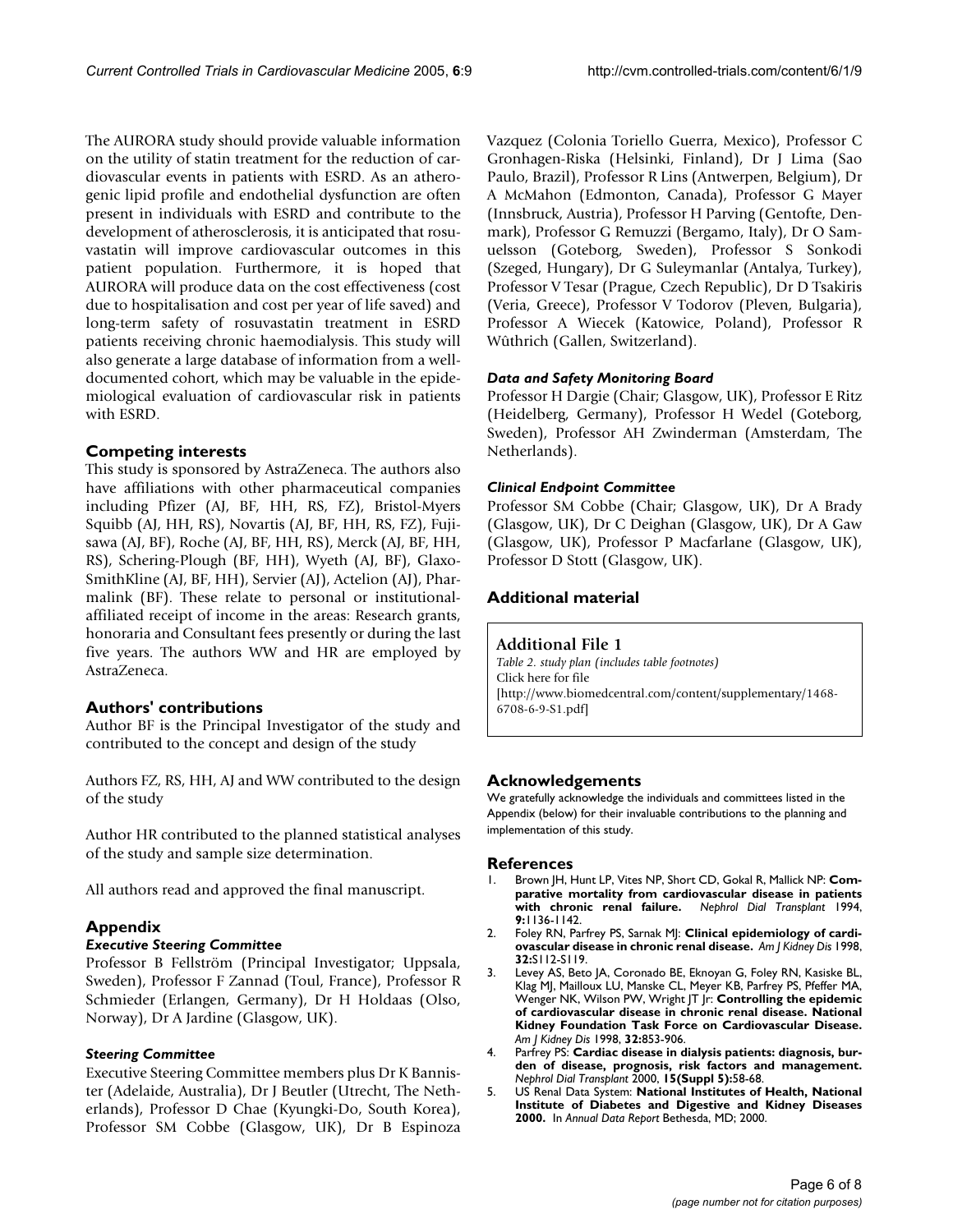- 6. Lindner A, Charra B, Sherrard DJ, Scribner BH: **[Accelerated](http://www.ncbi.nlm.nih.gov/entrez/query.fcgi?cmd=Retrieve&db=PubMed&dopt=Abstract&list_uids=4813742) [atherosclerosis in prolonged maintenance hemodialysis.](http://www.ncbi.nlm.nih.gov/entrez/query.fcgi?cmd=Retrieve&db=PubMed&dopt=Abstract&list_uids=4813742)** *N Engl J Med* 1974, **290:**697-701.
- 7. Scandinavian Simvastatin Survival Study Group: **[Randomised trial of](http://www.ncbi.nlm.nih.gov/entrez/query.fcgi?cmd=Retrieve&db=PubMed&dopt=Abstract&list_uids=7968073) [cholesterol lowering in 4444 patients with coronary heart](http://www.ncbi.nlm.nih.gov/entrez/query.fcgi?cmd=Retrieve&db=PubMed&dopt=Abstract&list_uids=7968073) disease: the Scandinavian Simvastatin Survival Study (4S).** *Lancet* 1994, **344:**1383-1389.
- 8. Shepherd J, Cobbe SM, Ford I, Isles CG, Lorimer AR, MacFarlane PW, McKillop JH, Packard CJ, for the West of Scotland Coronary Prevention Study Group: **[Prevention of coronary heart disease with](http://www.ncbi.nlm.nih.gov/entrez/query.fcgi?cmd=Retrieve&db=PubMed&dopt=Abstract&list_uids=7566020) [pravastatin in men with hypercholesterolemia.](http://www.ncbi.nlm.nih.gov/entrez/query.fcgi?cmd=Retrieve&db=PubMed&dopt=Abstract&list_uids=7566020)** *N Engl J Med* 1995, **333:**1301-1307.
- Sacks FM, Pfeffer MA, Moye LA, Rouleau JL, Rutherford JD, Cole TG, Brown L, Warnica JW, Arnold JMO, Wun C-C, Davis BR, Braunwald E: **The effect of pravastatin on coronary events after myocardial infarction in patients with average cholesterol levels.** *N Eng J Med* 1996, **335:**1001-1009.
- 10. Downs JR, Clearfield M, Weis S, Whitney E, Shapiro DR, Beere PA, Langendorfer A, Stein EA, Kruyer W, Gotto AM Jr: **[Primary pre](http://www.ncbi.nlm.nih.gov/entrez/query.fcgi?cmd=Retrieve&db=PubMed&dopt=Abstract&list_uids=9613910)[vention of acute coronary events with lovastatin in men and](http://www.ncbi.nlm.nih.gov/entrez/query.fcgi?cmd=Retrieve&db=PubMed&dopt=Abstract&list_uids=9613910) women with average cholesterol levels. Results of AFCAPS/ [TexCAPS.](http://www.ncbi.nlm.nih.gov/entrez/query.fcgi?cmd=Retrieve&db=PubMed&dopt=Abstract&list_uids=9613910)** *JAMA* 1998, **279:**1615-1622.
- 11. The Long-term Intervention with Pravastatin in Ischemic Disease (LIPID) Study Group: **Prevention of cardiovascular events and death with pravastatin in patients with coronary heart disease and a broad range of initial cholesterol levels.** *N Eng J Med* 1998, **339:**1349-1357.
- 12. Heart Protection Study Collaborative Group: **[MRC/BHF Heart](http://www.ncbi.nlm.nih.gov/entrez/query.fcgi?cmd=Retrieve&db=PubMed&dopt=Abstract&list_uids=12114036) [Protection Study of cholesterol lowering with simvastatin in](http://www.ncbi.nlm.nih.gov/entrez/query.fcgi?cmd=Retrieve&db=PubMed&dopt=Abstract&list_uids=12114036) 20,536 high-risk individuals: a randomised placebo-control[led trial.](http://www.ncbi.nlm.nih.gov/entrez/query.fcgi?cmd=Retrieve&db=PubMed&dopt=Abstract&list_uids=12114036)** *Lancet* 2002, **360:**7-22.
- Shepherd J, Blauw GJ, Murphy MB, Bollen EL, Buckley BM, Cobbe SM, Ford I, Gaw A, Hyland M, Jukema JW, Kamper AM, MacFlarlane PW, Meinders AE, Norrie J, Packard CJ, Perry IJ, Stott DJ, Sweeney BJ, Twomey C, Westendorp RG: **[Pravastatin in elderly individuals](http://www.ncbi.nlm.nih.gov/entrez/query.fcgi?cmd=Retrieve&db=PubMed&dopt=Abstract&list_uids=12457784) [at risk of vascular disease \(PROSPER\): a randomised con](http://www.ncbi.nlm.nih.gov/entrez/query.fcgi?cmd=Retrieve&db=PubMed&dopt=Abstract&list_uids=12457784)[trolled trial.](http://www.ncbi.nlm.nih.gov/entrez/query.fcgi?cmd=Retrieve&db=PubMed&dopt=Abstract&list_uids=12457784)** *Lancet* 2002, **360:**1623-1630.
- 14. Sever PS, Dahlöf B, Poulter NR, Wedel H, Beevers G, Caulfield M, Collins R, Kjeldsen SE, Kristinsson A, McInnes GT, Mehlsen J, Nieminen M, Obrien E, Östergren J, for the ASCOT investigators: **[Preven](http://www.ncbi.nlm.nih.gov/entrez/query.fcgi?cmd=Retrieve&db=PubMed&dopt=Abstract&list_uids=12686036)tion of coronary and stroke events with atorvastatin in [hypertensive patients who have average or lower-than-aver](http://www.ncbi.nlm.nih.gov/entrez/query.fcgi?cmd=Retrieve&db=PubMed&dopt=Abstract&list_uids=12686036)age cholesterol concentrations, in the Anglo-Scandinavian Cardiac Outcomes Trial-Lipid Lowering Arm (ASCOT-[LLA\): a multicentre randomised controlled trial.](http://www.ncbi.nlm.nih.gov/entrez/query.fcgi?cmd=Retrieve&db=PubMed&dopt=Abstract&list_uids=12686036)** *Lancet* 2003, **361:**1149-1158.
- 15. Laufs U: **[Beyond lipid-lowering: effects of statins on endothe](http://www.ncbi.nlm.nih.gov/entrez/query.fcgi?cmd=Retrieve&db=PubMed&dopt=Abstract&list_uids=12634978)[lial nitric oxide.](http://www.ncbi.nlm.nih.gov/entrez/query.fcgi?cmd=Retrieve&db=PubMed&dopt=Abstract&list_uids=12634978)** *Eur J Clin Pharmacol* 2003, **58:**719-731.
- 16. Shoji T, Nishizawa Y, Kawagishi T, Tanka M, Kawasaki K, Tabata T, Inoue T, Morii H: **[Atherogenic lipoprotein changes in the](http://www.ncbi.nlm.nih.gov/entrez/query.fcgi?cmd=Retrieve&db=PubMed&dopt=Abstract&list_uids=9199276) [absence of hyperlipidemia in patients with chronic renal fail](http://www.ncbi.nlm.nih.gov/entrez/query.fcgi?cmd=Retrieve&db=PubMed&dopt=Abstract&list_uids=9199276)[ure treated by hemodialysis.](http://www.ncbi.nlm.nih.gov/entrez/query.fcgi?cmd=Retrieve&db=PubMed&dopt=Abstract&list_uids=9199276)** *Atherosclerosis* 1997, **131:**229-236.
- 17. Shoji T, Nishizawa Y, Kawagishi T, Kawasaki K, Taniwaki H, Tabata T, Inoue T, Morii H: **[Intermediate-density lipoprotein as an inde](http://www.ncbi.nlm.nih.gov/entrez/query.fcgi?cmd=Retrieve&db=PubMed&dopt=Abstract&list_uids=9644639)[pendent risk factor for aortic atherosclerosis in hemodialysis](http://www.ncbi.nlm.nih.gov/entrez/query.fcgi?cmd=Retrieve&db=PubMed&dopt=Abstract&list_uids=9644639) [patients.](http://www.ncbi.nlm.nih.gov/entrez/query.fcgi?cmd=Retrieve&db=PubMed&dopt=Abstract&list_uids=9644639)** *J Am Soc Nephrol* 1998, **9:**1277-1284.
- 18. Baigent C, Landry M: **Study of Heart and Renal Protection (SHARP).** *Kidney Int* 2003, **63(Suppl 84):**207-210.
- 19. Baigent C, Burbury K, Wheeler D: **[Premature cardiovascular dis](http://www.ncbi.nlm.nih.gov/entrez/query.fcgi?cmd=Retrieve&db=PubMed&dopt=Abstract&list_uids=10963260)[ease in chronic renal failure.](http://www.ncbi.nlm.nih.gov/entrez/query.fcgi?cmd=Retrieve&db=PubMed&dopt=Abstract&list_uids=10963260)** *Lancet* 2000, **356:**147-152.
- 20. Liu Y, Coresh J, Eustace JA, Longenecker JC, Jaar B, Fink NE, Tracy RP, Powe NR, Klag MJ: **[Association between cholesterol level](http://www.ncbi.nlm.nih.gov/entrez/query.fcgi?cmd=Retrieve&db=PubMed&dopt=Abstract&list_uids=14747502) [and mortality in dialysis patients: role of inflammation and](http://www.ncbi.nlm.nih.gov/entrez/query.fcgi?cmd=Retrieve&db=PubMed&dopt=Abstract&list_uids=14747502) [malnutrition.](http://www.ncbi.nlm.nih.gov/entrez/query.fcgi?cmd=Retrieve&db=PubMed&dopt=Abstract&list_uids=14747502)** *JAMA* 2004, **291:**451-459.
- 21. Seliger SL, Weiss NS, Gillen DL, Kestenbaum B, Ball A, Sherrard DJ, Stehman-Breen CO: **[HMG-CoA reductase inhibitors are asso](http://www.ncbi.nlm.nih.gov/entrez/query.fcgi?cmd=Retrieve&db=PubMed&dopt=Abstract&list_uids=11786112)[ciated with reduced mortality in ESRD patients.](http://www.ncbi.nlm.nih.gov/entrez/query.fcgi?cmd=Retrieve&db=PubMed&dopt=Abstract&list_uids=11786112)** *Kidney Int* 2002, **61:**297-304.
- 22. Kidney Disease Outcomes Quality Initiative: **Managing dyslipidemias in chronic kidney disease.** *Am J Kidney Dis* 2003, **41(Suppl 3):**S1-S91.
- 23. Wanner C, Krane V, Marz W, Olschewski M, Asmus HG, Kramer W, Kuhn KW, Kutemeyer H, Mann JF, Ruf G, Ritz E, Deutsche Diabetes-Dialyse-Studie (4D) Study Group: **[Randomized controlled trial](http://www.ncbi.nlm.nih.gov/entrez/query.fcgi?cmd=Retrieve&db=PubMed&dopt=Abstract&list_uids=15316128) [on the efficacy and safety of atorvastatin in patients with](http://www.ncbi.nlm.nih.gov/entrez/query.fcgi?cmd=Retrieve&db=PubMed&dopt=Abstract&list_uids=15316128) type 2 diabetes on hemodialysis (4D study): demographic**

**[and baseline characteristics.](http://www.ncbi.nlm.nih.gov/entrez/query.fcgi?cmd=Retrieve&db=PubMed&dopt=Abstract&list_uids=15316128)** *Kidney Blood Press Res* 2004, **27:**259-266.

- 24. Wanner C: **Results of a randomized controlled trial with atorvastatin in dialyzed diabetic patients (4D trial).** In *Presented at the annual meeting of the American Society of Nephrology* St Louis, Missouri, USA. 29 October 2004
- 25. Blasetto JW, Stein EA, Brown WV, Chitra R, Raza A: **[Efficacy of](http://www.ncbi.nlm.nih.gov/entrez/query.fcgi?cmd=Retrieve&db=PubMed&dopt=Abstract&list_uids=12646336) [rosuvastatin compared with other statins at selected start](http://www.ncbi.nlm.nih.gov/entrez/query.fcgi?cmd=Retrieve&db=PubMed&dopt=Abstract&list_uids=12646336)ing doses in hypercholesterolemic patients and in special [population groups.](http://www.ncbi.nlm.nih.gov/entrez/query.fcgi?cmd=Retrieve&db=PubMed&dopt=Abstract&list_uids=12646336)** *Am J Cardiol* 2003, **91:**3C-10C.
- 26. Chapman MJ, Caslake M, Packard C, McTaggart F: **New dimension of statin action on apoB atherogenicity.** *Clin Cardiol* 2003, **26(Suppl I):**I7-I10.
- 27. Brewer HB Jr: **Benefit-risk assessment of rosuvastatin 10 to 40 milligrams.** *Am J Cardiol* 2003, **92(Suppl 2):**23-29.
- 28. Cox D: **Regression models and life tablets (with discussion).** *J Royal Stat Soc* 1972, **74:**187-220.
- 29. Austin MA, Breslow JL, Hennekens CH, Buring JE, Willett WC, Krauss RM: **[Low-density lipoprotein subclass patterns and risk](http://www.ncbi.nlm.nih.gov/entrez/query.fcgi?cmd=Retrieve&db=PubMed&dopt=Abstract&list_uids=3418853) [of myocardial infarction.](http://www.ncbi.nlm.nih.gov/entrez/query.fcgi?cmd=Retrieve&db=PubMed&dopt=Abstract&list_uids=3418853)** *JAMA* 1988, **260:**1917-1921.
- 30. Campos H, Genest JJ Jr, Blijlevens E, McNamara JR, Jenner JL, Ordovas JM, Wilson PW, Schaefer EJ: **[Low density lipoprotein particle](http://www.ncbi.nlm.nih.gov/entrez/query.fcgi?cmd=Retrieve&db=PubMed&dopt=Abstract&list_uids=1543692) [size and coronary artery disease.](http://www.ncbi.nlm.nih.gov/entrez/query.fcgi?cmd=Retrieve&db=PubMed&dopt=Abstract&list_uids=1543692)** *Arterioscler Thromb* 1992, **12:**187-195.
- 31. Lamarche B, Tchernof A, Moorjani S, Cantin B, Dagenais GR, Lupien PJ, Després JP: **[Small, dense low-density lipoprotein particles](http://www.ncbi.nlm.nih.gov/entrez/query.fcgi?cmd=Retrieve&db=PubMed&dopt=Abstract&list_uids=8994419) [as a predictor of the risk of ischemic heart disease in men.](http://www.ncbi.nlm.nih.gov/entrez/query.fcgi?cmd=Retrieve&db=PubMed&dopt=Abstract&list_uids=8994419) Prospective results from the Québec Cardiovascular Study.** *Circulation* 1997, **95:**69-75.
- 32. Sacks FM, Alaupovic P, Moye LA, Cole TG, Sussex B, Stamfer MJ, Pfeffer MA, Braunwald E: **[VLDL, apolipoproteins B, CIII, and E, and](http://www.ncbi.nlm.nih.gov/entrez/query.fcgi?cmd=Retrieve&db=PubMed&dopt=Abstract&list_uids=11034934) [risk of recurrent coronary events in the Cholesterol Recur](http://www.ncbi.nlm.nih.gov/entrez/query.fcgi?cmd=Retrieve&db=PubMed&dopt=Abstract&list_uids=11034934)[rent Events \(CARE\) trial.](http://www.ncbi.nlm.nih.gov/entrez/query.fcgi?cmd=Retrieve&db=PubMed&dopt=Abstract&list_uids=11034934)** *Circulation* 2000, **102:**1886-1892.
- 33. O'Neal D, Lee P, Murphy B, Best J: **[Low-density lipoprotein par](http://www.ncbi.nlm.nih.gov/entrez/query.fcgi?cmd=Retrieve&db=PubMed&dopt=Abstract&list_uids=8546142)[ticle size distribution in end-stage renal disease treated with](http://www.ncbi.nlm.nih.gov/entrez/query.fcgi?cmd=Retrieve&db=PubMed&dopt=Abstract&list_uids=8546142) [hemodialysis or peritoneal dialysis.](http://www.ncbi.nlm.nih.gov/entrez/query.fcgi?cmd=Retrieve&db=PubMed&dopt=Abstract&list_uids=8546142)** *Am J Kidney Dis* 1996, **27:**84-91.
- 34. Königer M, Quaschning T, Wanner C, Schollmeyer P, Krämer-Guth A: **Abnormalities in lipoprotein metabolism in hemodialysis patients.** *Kidney Int* 1999, **56(Suppl 71):**S248-S250.
- Deighan CJ, Caslake MJ, McConnell M, Boulton-Jones JM, Packard CJ: **[Atherogenic lipoprotein phenotype in end-stage renal fail](http://www.ncbi.nlm.nih.gov/entrez/query.fcgi?cmd=Retrieve&db=PubMed&dopt=Abstract&list_uids=10793019)ure: origin and extent of small dense low-density lipoprotein [formation.](http://www.ncbi.nlm.nih.gov/entrez/query.fcgi?cmd=Retrieve&db=PubMed&dopt=Abstract&list_uids=10793019)** *Am J Kidney Dis* 2000, **35:**852-862.
- 36. Wanner C, Quaschning T: **[Dyslipidemia and renal disease:](http://www.ncbi.nlm.nih.gov/entrez/query.fcgi?cmd=Retrieve&db=PubMed&dopt=Abstract&list_uids=11224694) [pathogenesis and clinical consequences.](http://www.ncbi.nlm.nih.gov/entrez/query.fcgi?cmd=Retrieve&db=PubMed&dopt=Abstract&list_uids=11224694)** *Curr Opin Nephrol Hypertens* 2001, **10:**195-201.
- 37. Fytili CI, Progia EG, Panagoustsos SA, Thodis ED, Passadakis PS, Sombolos KI, Vargemezis VA: **[Lipoprotein abnormalities in](http://www.ncbi.nlm.nih.gov/entrez/query.fcgi?cmd=Retrieve&db=PubMed&dopt=Abstract&list_uids=12380908) [hemodialysis and continuous ambulatory peritoneal dialysis](http://www.ncbi.nlm.nih.gov/entrez/query.fcgi?cmd=Retrieve&db=PubMed&dopt=Abstract&list_uids=12380908) [patients.](http://www.ncbi.nlm.nih.gov/entrez/query.fcgi?cmd=Retrieve&db=PubMed&dopt=Abstract&list_uids=12380908)** *Ren Fail* 2002, **24:**623-630.
- 38. Wanner C, Horl WH, Luley CH, Wieland H: **[Effects of HMG-CoA](http://www.ncbi.nlm.nih.gov/entrez/query.fcgi?cmd=Retrieve&db=PubMed&dopt=Abstract&list_uids=2051734) [reductase inhibitors in hypercholesterolemic patients on](http://www.ncbi.nlm.nih.gov/entrez/query.fcgi?cmd=Retrieve&db=PubMed&dopt=Abstract&list_uids=2051734) [hemodialysis.](http://www.ncbi.nlm.nih.gov/entrez/query.fcgi?cmd=Retrieve&db=PubMed&dopt=Abstract&list_uids=2051734)** *Kidney Int* 1991, **39:**754-760.
- 39. Nishizawa Y, Shoji T, Emoto M, Kawasaki K, Konishi T, Tabata T, Inoue T, Morii H: **[Reduction of intermediate density lipopro](http://www.ncbi.nlm.nih.gov/entrez/query.fcgi?cmd=Retrieve&db=PubMed&dopt=Abstract&list_uids=7606882)[tein by pravastatin in hemo- and peritoneal dialysis patients.](http://www.ncbi.nlm.nih.gov/entrez/query.fcgi?cmd=Retrieve&db=PubMed&dopt=Abstract&list_uids=7606882)** *Clin Nephrol* 1995, **43:**268-277.
- 40. Nishizawa Y, Shoji T, Tabata T, Inoue T, Morii H: **Effects of lipidlowering drugs on intermediate-density lipoprotein in uremic patients.** *Kidney Int* 1999, **56(Suppl 71):**S134-S136.
- 41. Nishikawa O, Mune M, Miyano M, Nishide T, Maeda A, Kimura K, Takahashi T, Kishino M, Tone Y, Otani H, Ogawa A, Maeda T, Yukawa S: **Effect of simvastatin on the lipid profile of hemodialysis patients.** *Kidney Int* 1999, **56(Suppl 71):**S219-S221.
- 42. Saltissi D, Morgan C, Rogby RJ, Westhuyzen J: **[Safety and efficacy](http://www.ncbi.nlm.nih.gov/entrez/query.fcgi?cmd=Retrieve&db=PubMed&dopt=Abstract&list_uids=11840368) [of simvastatin in hypercholesterolemic patients undergoing](http://www.ncbi.nlm.nih.gov/entrez/query.fcgi?cmd=Retrieve&db=PubMed&dopt=Abstract&list_uids=11840368) [chronic renal dialysis.](http://www.ncbi.nlm.nih.gov/entrez/query.fcgi?cmd=Retrieve&db=PubMed&dopt=Abstract&list_uids=11840368)** *Am J Kidney Dis* 2002, **39:**283-290.
- 43. Holdaas H, Fellström B, Jardine AG, Holme I, Nyberg G, Fauchald P, Gronhagen-Riska C, Madsen S, Neumayer HH, Cole E, Maes B, Ambuhl P, Olsson AG, Hartmann A, Solbu DO, Pedersen TR, Assessment of LEscol in Renal Transplantation (ALERT) Study Investigators: **[Effect of fluvastatin on cardiac outcomes in renal transplant](http://www.ncbi.nlm.nih.gov/entrez/query.fcgi?cmd=Retrieve&db=PubMed&dopt=Abstract&list_uids=12814712) recipients: a multicentre, randomised, placebo-controlled [trial.](http://www.ncbi.nlm.nih.gov/entrez/query.fcgi?cmd=Retrieve&db=PubMed&dopt=Abstract&list_uids=12814712)** *Lancet* 2003, **361:**2024-2031.